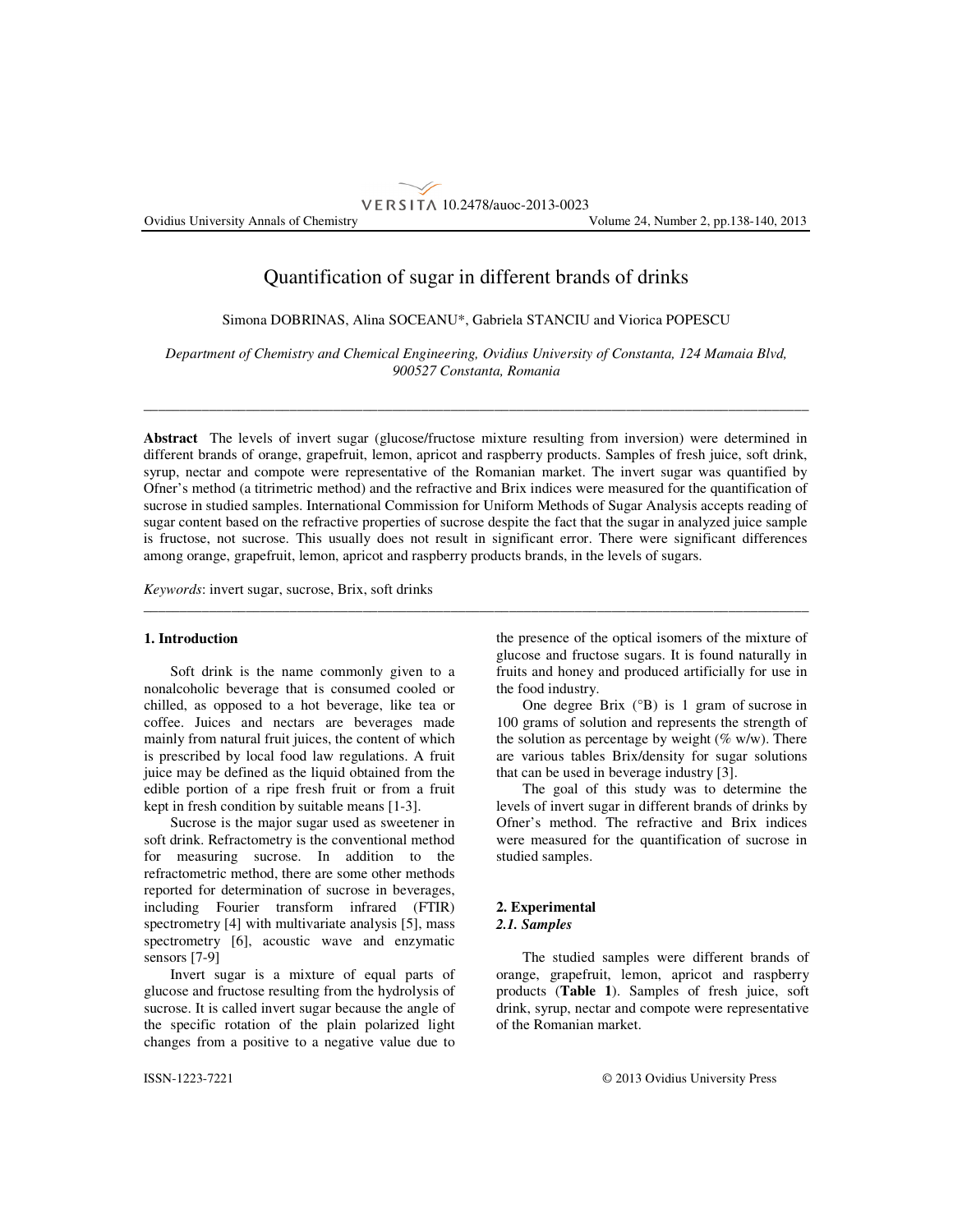| <b>Table 1.</b> Analysed samples |                |                     |  |  |  |
|----------------------------------|----------------|---------------------|--|--|--|
| Fruit                            | Sample         | Type of juice       |  |  |  |
|                                  | number         |                     |  |  |  |
| Orange                           | 1              | Pulp juice          |  |  |  |
|                                  | $\overline{c}$ | $CO2$ juice         |  |  |  |
|                                  | 3              | Natural juice       |  |  |  |
| Red                              | 4              | $CO2$ juice         |  |  |  |
| grapefruit                       | 5              | Juice without $CO2$ |  |  |  |
|                                  | 6              | Nectar              |  |  |  |
|                                  | 7              | Natural juice       |  |  |  |
| Lemon                            | 8              | Lemon tea           |  |  |  |
|                                  | 9              | Juice with $CO2$    |  |  |  |
|                                  | 10             | Natural juice       |  |  |  |
|                                  | 11             | Concentrate juice   |  |  |  |
| Apricot                          | 12             | Compote             |  |  |  |
|                                  | 13             | Nectar              |  |  |  |
| Raspberry                        | 14             | Syrup               |  |  |  |
|                                  | 15             | Tea                 |  |  |  |
|                                  | 16             | Nectar              |  |  |  |

#### *2.2. Sample analysis*

The invert sugar was quantified by Ofner's method.

Ofner's method is the indirect determination of the amount of copper oxide by the action of the reducing sugars in the determination of copper sulfate remained unreacted in the Ofner solution used in excess. The Ofner solution is a mixture of copper sulfate, anhydrous sodium carbonate, Seignette salt,  $Na<sub>2</sub>HPO<sub>4</sub>$  and distilled water. Excess of copper sulfate is treated with sulfuric acid and potassium iodine, and the amount of copper is titrated with 0.1 N sodium thiosulfate in the presence of starch as an indicator. The following reactions occur:

 $2CuSO_4 + 4KI$   $\longrightarrow$   $2K_2SO_4 + 2CuI + I_2$ 

 $I_2 + 2Na_2S_2O_3 \longrightarrow \text{Na}_2S_4O_6 + 2\text{Na}$ 

25 mL of test solution is placed in a conical flask and 25 mL Ofner solution was added with few pieces of pumice. The obtained solution was boiled for 4-5 minutes. It was immediately cooled by immersion in water for several minutes and 7.5 mL of sulfuric acid 1:1 and 7.5 mL of iodine 0.1N were added. The flask was covered and was allowed to stand leaves for 2-3 minutes stirring circular occasionally for the complete reaction of copper with iodine. A few drops of starch were added and the solution was titrated with sodium thiosulfate until the disappearance of blue coloration of the reaction medium.

The invert sugar was calculated using the formula:

% inverted sugar =  $[(V \times F \times N)_{I_2} - (V \times F \times N)_{N_a S_2 O_3}] \times 100$ were V, F and N were the values for volume, factor and concentration respectively, of  $I_2$  solution and of sodium thiosulfate solution.

In refractometric method measurements were performed using an Abbe digital refractometer that works on the principle of light refraction. The angle of refraction will depend upon the concentration of sugar, which causes its density and therefore brix value, or index of refraction. Because the refractometric measurement depends on solution density, the reading is temperature dependent.

A drop of studied solution is placed between two glass prisms. After each reading glass prisms were washed with distilled water. The brix index and refractive index for each analyzed sample were registred.

## **3. Results and discussions**

**Table 2** summarizes the results of the invert sugar from studied samples determined by Ofner method.

**Table 2.** The content of invert sugar from the studied samples

| Sample | Invert    | Sample | Invert  |
|--------|-----------|--------|---------|
|        | sugar $%$ |        | sugar % |
|        | 24        | 9      | 9.8     |
| 2      |           | 10     |         |
| 3      |           | 11     |         |
|        | 5         | 12     | 24      |
| 5      | 15        | 13     | 30      |
|        | 28        | 14     | 2       |
|        |           | 15     | 12      |
|        |           | 16     | 28      |

The highest concentration of invert sugar (30%) was found in apricot nectar while the smallest quantity  $(1\%)$  was found in orange juice with  $CO<sub>2</sub>$ . In natural juice of lemon, no sugar residues have